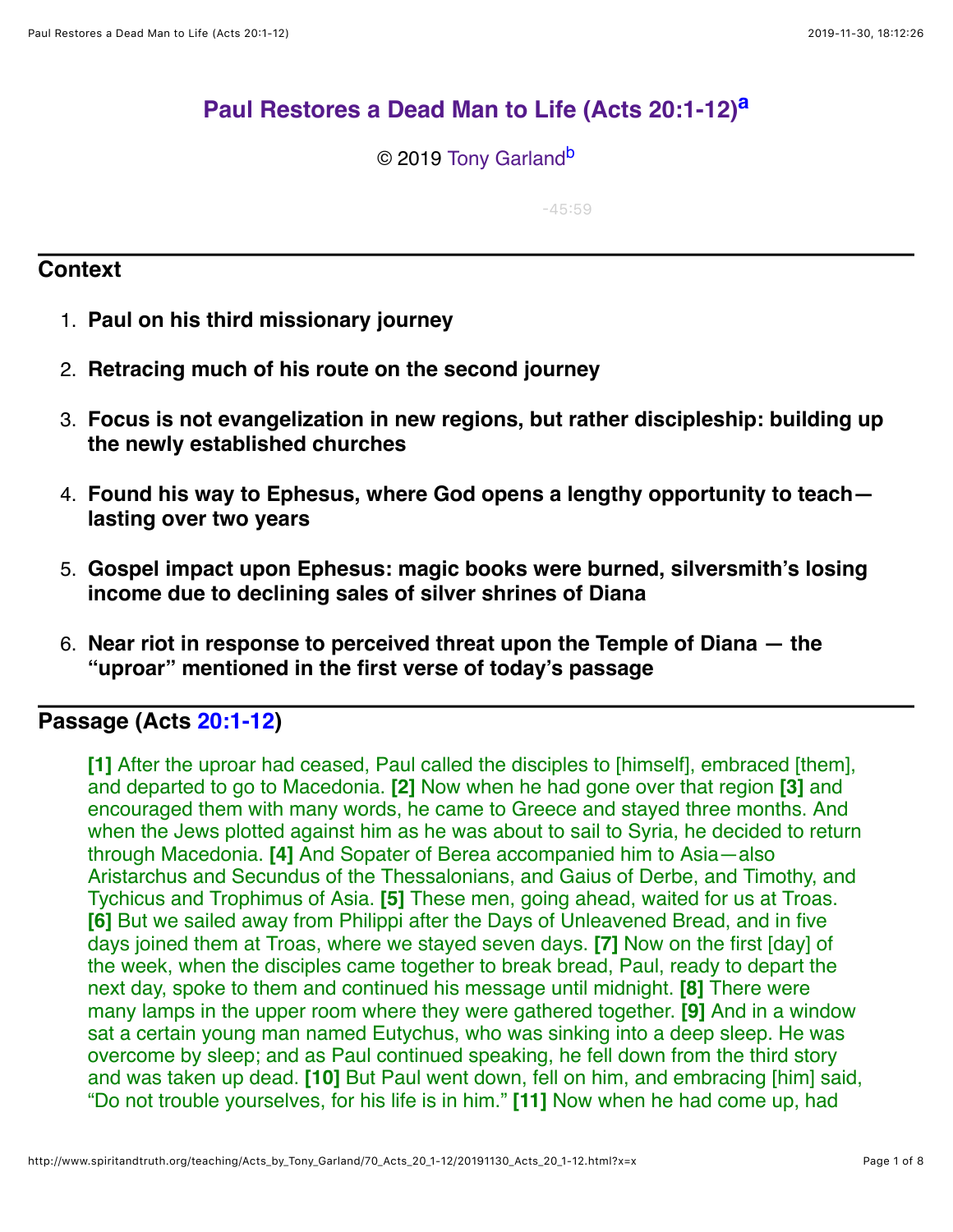<span id="page-1-0"></span>broken bread and eaten, and talked a long while, even till daybreak, he departed. **[12]** And they brought the young man in alive, and they were not a little comforted.<sup>1</sup>

**Travel (Acts [20:1-6\)](http://www.spiritandtruth.org/bibles/nasb/b44c020.htm#Acts_C20V1)**

- 1. **Paul purposed to travel to Macedonia (modern day Northern Greece). Achaia (modern day Southern Greece) and eventually Rome, sending Timothy and Erastus ahead into Macedonia (Acts [19:21-22](http://www.spiritandtruth.org/bibles/nasb/b44c019.htm#Acts_C19V21)).**
- 2. **Now crosses to Macedonia (Philippi, Amphipolis, Thessalonica, Berea) and down south as far as Corinth (in Achaia).**
- 3. **Stayed in Greece 3 months (Acts [20:3\)](http://www.spiritandtruth.org/bibles/nasb/b44c020.htm#Acts_C20V3)**
- 4. **Decided to retrace steps back north through Macedonia rather than sailing by ship across the Mediterranean to Syria (Antioch in Syria being his home, sending church).**
- 5. **Various of his traveling companions, including Timothy, crossed back into Asia (modern day western Turkey), waiting in Troas for Paul and Luke (Acts [20:4-5](http://www.spiritandtruth.org/bibles/nasb/b44c020.htm#Acts_C20V4))**
	- A. Companions were representatives of various churches in Macedonia and Asia Minor stewarding funds from the churches destined for the saints of Jerusalem
	- B. Luke was last heard of in Acts [17:1](http://www.spiritandtruth.org/bibles/nasb/b44c017.htm#Acts_C17V1) and apparently remained in Philippi until Paul's return journey north
- 6. **After the Feast of Unleavened Bread (Passover, cf. Ex. [12:15;](http://www.spiritandtruth.org/bibles/nasb/b02c012.htm#Ex._C12V15) [13:7](http://www.spiritandtruth.org/bibles/nasb/b02c013.htm#Ex._C13V7)), Paul and Luke sailed from (near) Philippi back to Troas**

## **Teaching the Fledgling Church (Acts [10:7-12](http://www.spiritandtruth.org/bibles/nasb/b44c010.htm#Acts_C10V7))**

### 1. **First day of the week**

- A. Breaking bread probably the Lord's Supper and later, a fellowship meal
- B. Some believe this is Saturday evening, following the end of the Sabbath at sundown
- C. Another passage which mentions the Church meeting on Sunday is found in 1 Corinthians [16](http://www.spiritandtruth.org/bibles/nasb/b46c016.htm#1Cor._C16V1)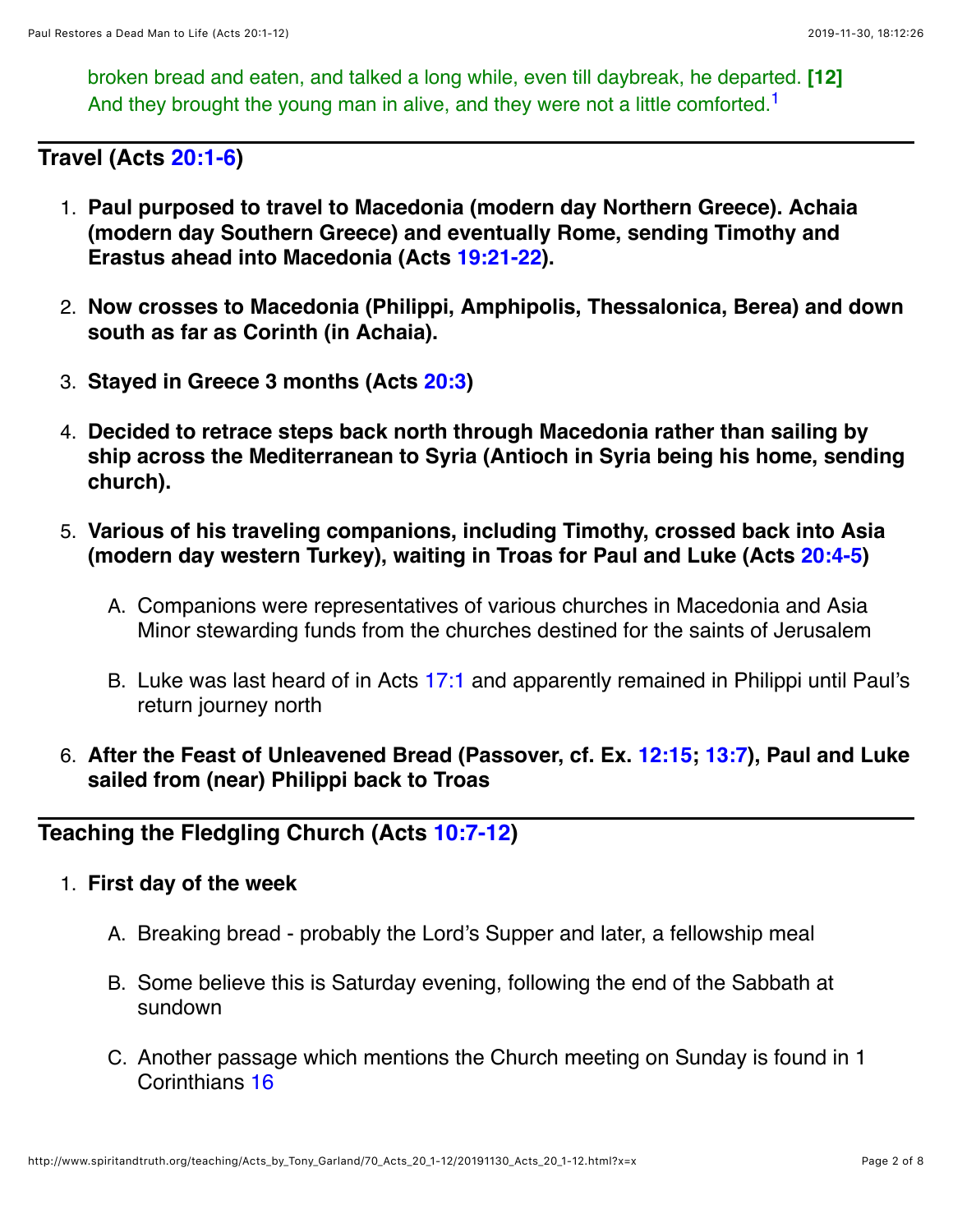"On the first [day] of the week let each one of you lay something aside, storing up as he may prosper, that there be no collections when I come" (1Cor. [16:2](http://www.spiritandtruth.org/bibles/nasb/b46c016.htm#1Cor._C16V2))

- D. Sunday, not Saturday night
	- I. Luke appears to be using Roman, rather than Jewish, concepts of "day"
		- a. Paul intended to depart the "next day"  $(v, 7)$  which occurred at daybreak (v. 11).
		- b. If Paul began preaching on Saturday evening (the beginning of the first day of the week according to Jewish reckoning) the next morning would still have been the same day (Sunday stretches from Sundown on Saturday until sundown on Sunday)
	- II. Didache (circa A.D. 100) indicates otherwise<sup>[3](#page-6-1)</sup>

<span id="page-2-0"></span>"And on the Lord's Day of the Lord come together, and break bread, and give thanks, having before confessed your transgressions, that your sacrifice may be pure." — *The Didache, Teaching of the Twelve Apostles*, 14.1.

## 2. **Long teaching session - at least approximately 12 hours (sundown Sunday to sun-up on Monday), possibly longer if it began Sunday morning or afternoon**

A. Lengthy communion mentioned in a letter to George Whitefield

<span id="page-2-1"></span>. . . Ralph Erskine had reported in a letter to Whitefield: "Sabbath, June 10, 1737. I preached at half past seven in the morning. The tables began to be served at little before nine, and continued till about twelve at night, there being between four and five thousand communicants.<sup>[4](#page-6-2)</sup>

- B. Here, the lengthy duration appears to have been taken up by Paul's teaching
- C. How "flabby" today's Church is by comparison!
	- I. OK so it is somewhat of a special situation: the apostle Paul, when would they hear from him again?
	- II. Maybe could get a church today to stay engaged with worship music that long
	- III. Maybe even a prayer vigil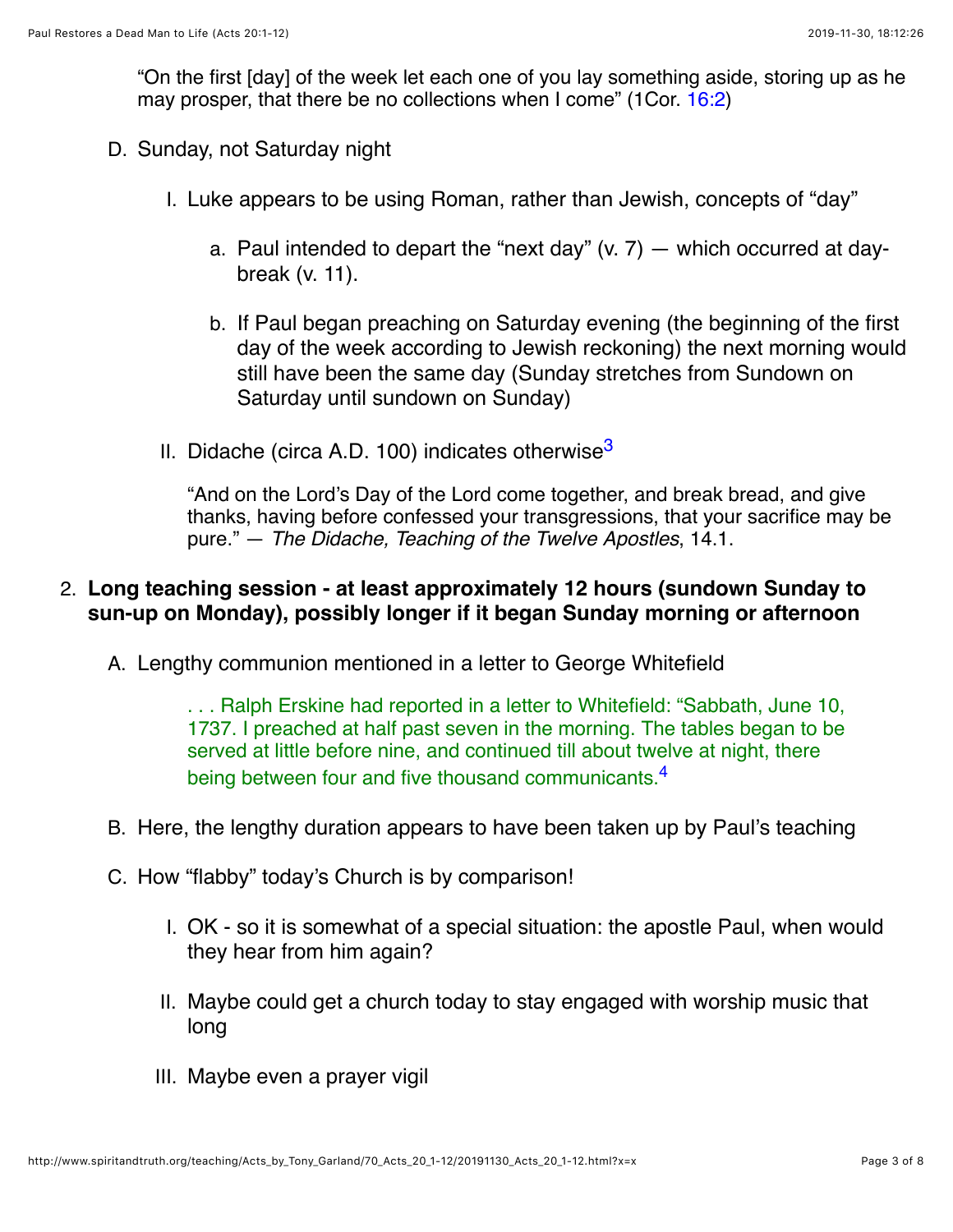- IV. Possibly community service
- V. But for teaching? NOT! Today's reluctant tolerance of doctrine is completely out-of-step with the New Testament and it shows!
- VI. The average church-going Christian doesn't consider Sunday to be "the Lord's day," — it's just another day off to do what "I want to do", although I'll give up an hour or a bit more of "my time" for church.
- VII. J. Vernon McGee

I tell congregations very frankly that I'm a long-winded preacher. I'm known as that. I love to teach the Word of God. I have a system of homiletics that I never learned in the seminary. I picked it up myself—in fact, I got it from a cigarette commercial. This is it: It's not how long you make it but how you make it long. I believe in making it long; my scriptural authority for it is that Paul did it. He spoke until midnight. You can't help but smile at that.<sup>[5](#page-6-3)</sup>

<span id="page-3-1"></span><span id="page-3-0"></span>I confess that Paul's experience has always been a comfort to me. When I look out at the congregation and see some brother or sister out there sound asleep, I say to myself, "It's all right. Just let them sleep. Paul put them to sleep, too.["6](#page-6-4)

### 3. **Paul's miraculous work**

- A. Paul was evidently teaching in an upper room where there were many lamps (Acts [20:8\)](http://www.spiritandtruth.org/bibles/nasb/b44c020.htm#Acts_C20V8)
- B. The influence of the lamps
	- I. Oil lamps similar to kerosene lamps still used on some traditional boats today
	- II. Warmth and fumes drift toward the windows
	- III. Eutychus possibly sitting on ledge of a window where the fumes would have been concentrated as they exited the building
	- IV. Drifted off to sleep, fell from the third story
	- V. "Taken up dead" (according to Luke, a qualified physician)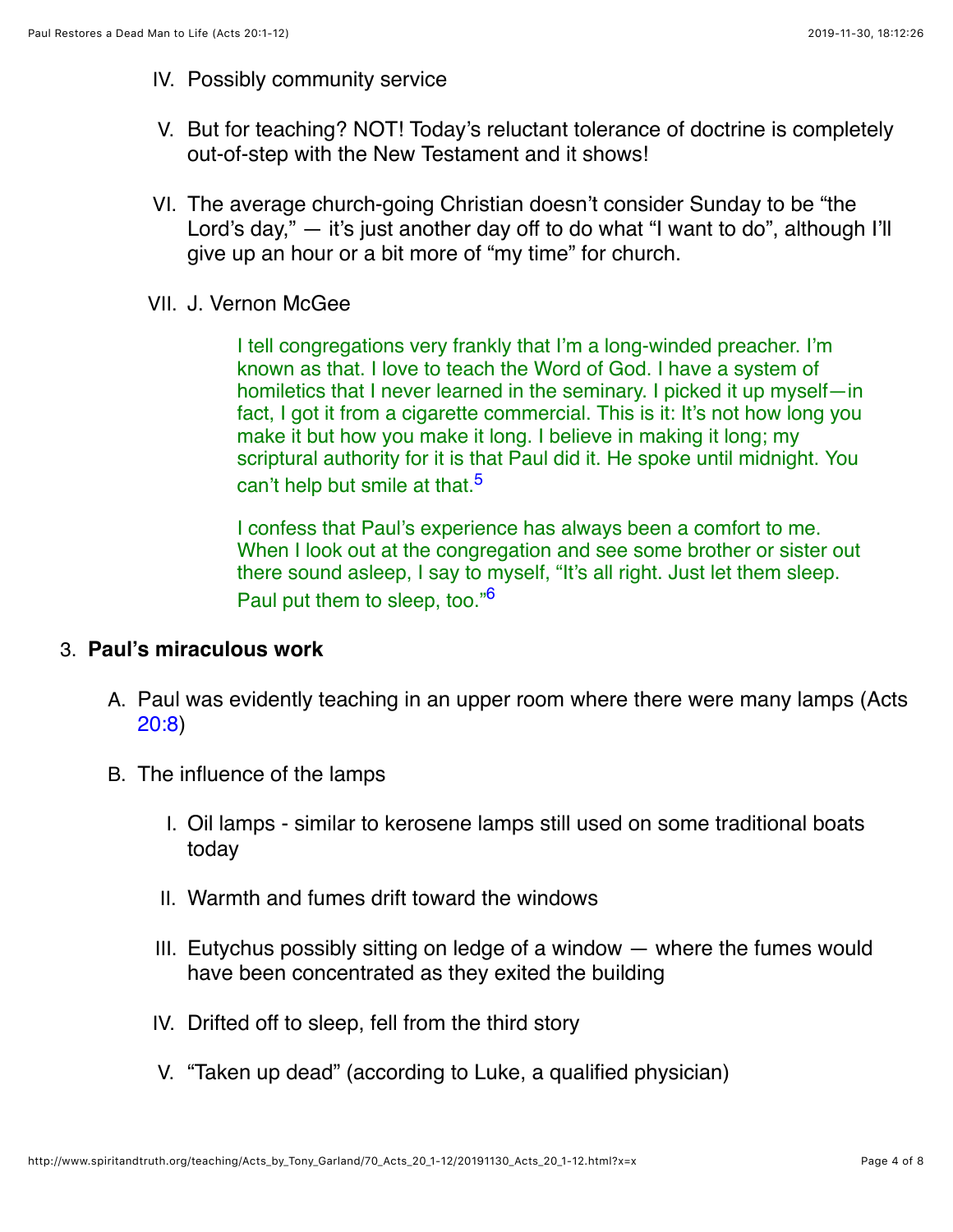### C. Paul's response

- I. Paul does down to the ground floor from the upstairs room
- II. "Fell on him, and embraced him" (Acts [20:10\)](http://www.spiritandtruth.org/bibles/nasb/b44c020.htm#Acts_C20V10)
	- a. Did Paul recollect the manner in which Elijah streteched himself out on the widow of Zarephath's son to restore him to life (1K. [17:21-22](http://www.spiritandtruth.org/bibles/nasb/b11c017.htm#1K._C17V21))?
	- b. Also somewhat similar to the way in which Elisha healed the son of a notable Shunammite woman
		- i. "And he went up and lay on the child, and put his mouth on his mouth, his eyes on his eyes, and his hands on his hands; and he stretched himself out on the child, and the flesh of the child became warm" (2K. [4:34](http://www.spiritandtruth.org/bibles/nasb/b12c004.htm#2K._C4V34))
	- c. Was Paul led of the Spirit to approach the situation this particular way?
	- d. F.F. Bruce suggests the healing may not have been miraculous

<span id="page-4-0"></span>Paul's treatment, similar to that given in other circumstances by Elijah and Elisha . . . suggests artificial respiration.<sup>[7](#page-6-5)</sup>

- D. Peter vs. Paul what Peter did by apostolic authority so did Paul this authenticates his apostolic authority (2Cor. [11:5;](http://www.spiritandtruth.org/bibles/nasb/b47c011.htm#2Cor._C11V5) [12:11-12](http://www.spiritandtruth.org/bibles/nasb/b47c012.htm#2Cor._C12V11))
	- I. Both healed a man born lame, Peter (Acts  $3:6-7$ ), Paul (Acts  $14:8-10$ ).
	- II. Both heal through indirect media, Peter via a shadow (Acts [5:15](http://www.spiritandtruth.org/bibles/nasb/b44c005.htm#Acts_C5V15)), Paul via handkerchiefs (Acts [19:11-12](http://www.spiritandtruth.org/bibles/nasb/b44c019.htm#Acts_C19V11)).
	- III. Both impart the Holy Spirit by the laying on of hands, Peter (Acts  $8:14-17$ ), Paul (Acts [19:6\)](http://www.spiritandtruth.org/bibles/nasb/b44c019.htm#Acts_C19V6).
	- IV. Both oppose a sorcerer, Peter (Acts [8:20](http://www.spiritandtruth.org/bibles/nasb/b44c008.htm#Acts_C8V20)), Paul (Acts [13:6-12](http://www.spiritandtruth.org/bibles/nasb/b44c013.htm#Acts_C13V6)).
	- V. Both were worshiped, Peter (Acts [10:25](http://www.spiritandtruth.org/bibles/nasb/b44c010.htm#Acts_C10V25)), Paul (Acts [14:11-13\)](http://www.spiritandtruth.org/bibles/nasb/b44c014.htm#Acts_C14V11).
	- VI. Both miraculously released from prison, Peter (Acts [12:7-11](http://www.spiritandtruth.org/bibles/nasb/b44c012.htm#Acts_C12V7)), Paul (Acts [16:26-29](http://www.spiritandtruth.org/bibles/nasb/b44c016.htm#Acts_C16V26)).
	- VII. Both raised the dead, Peter (Acts [9:36-42\)](http://www.spiritandtruth.org/bibles/nasb/b44c009.htm#Acts_C9V36), Paul (Acts [20:9-12\)](http://www.spiritandtruth.org/bibles/nasb/b44c020.htm#Acts_C20V9).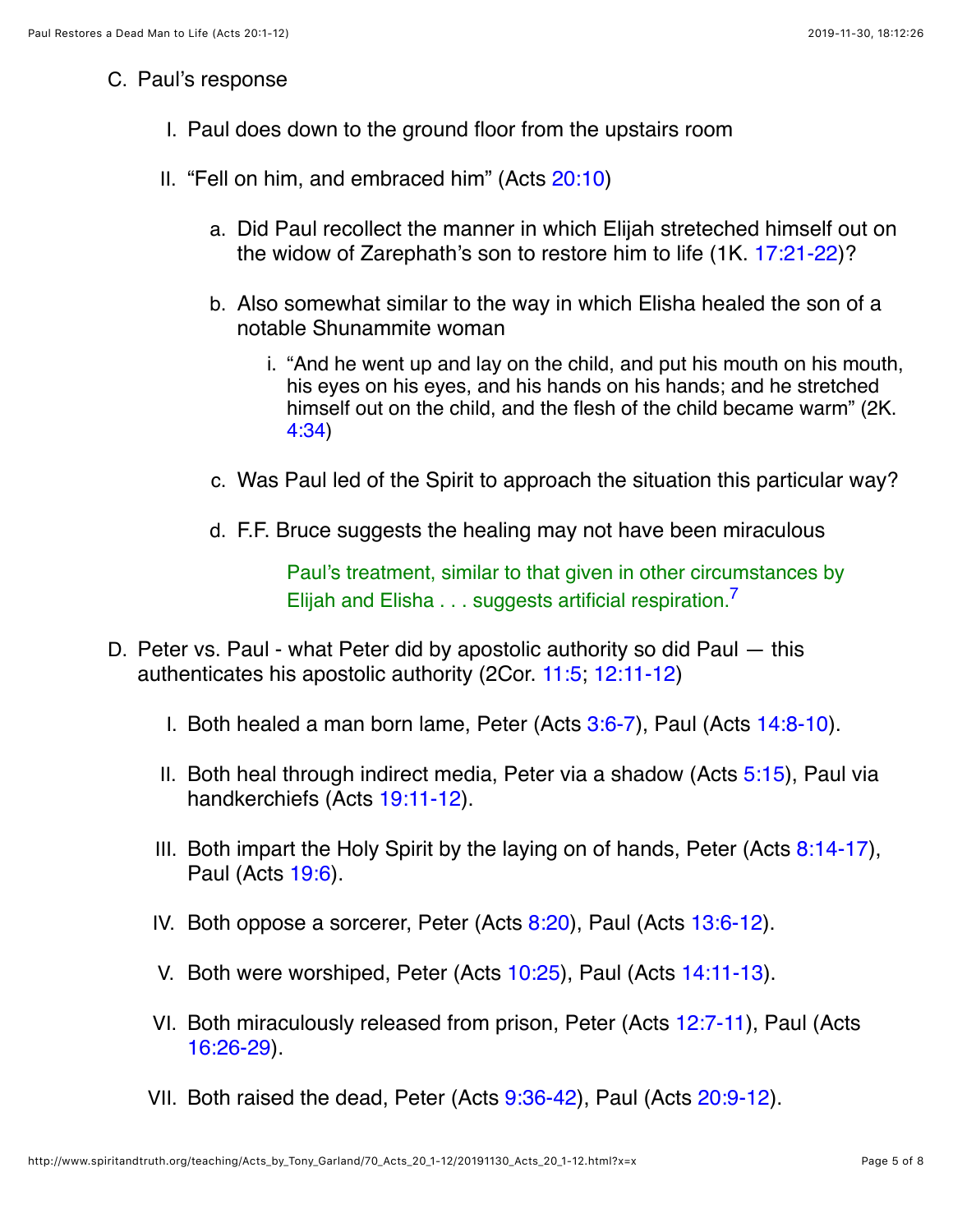- a. Peter raised Dorcas (Tabitha) in Lydda (Acts [9:40\)](http://www.spiritandtruth.org/bibles/nasb/b44c009.htm#Acts_C9V40)
- VIII. Both rendered swift judgment, Peter (Acts [5:4-5,](http://www.spiritandtruth.org/bibles/nasb/b44c005.htm#Acts_C5V4)[9-10\)](http://www.spiritandtruth.org/bibles/nasb/b44c005.htm#Acts_C5V9), Paul (Acts [13:11\)](http://www.spiritandtruth.org/bibles/nasb/b44c013.htm#Acts_C13V11).
	- IX. Both have one complete sermon recorded by Luke, Peter (Acts  $2:14-40$ ), Paul (Acts [13:16-41\)](http://www.spiritandtruth.org/bibles/nasb/b44c013.htm#Acts_C13V16)
	- X. Both entrusted with gospel to people groups, Peter to Jews (Gal. [2:7-8\)](http://www.spiritandtruth.org/bibles/nasb/b48c002.htm#Gal._C2V7), Paul to Gentiles (Acts [9:15](http://www.spiritandtruth.org/bibles/nasb/b44c009.htm#Acts_C9V15); Gal. [2:7-8\)](http://www.spiritandtruth.org/bibles/nasb/b48c002.htm#Gal._C2V7).
- E. Paul's confidence in the healing
	- I. "Do not trouble yourselves, for his life is in him." (Acts [20:10](http://www.spiritandtruth.org/bibles/nasb/b44c020.htm#Acts_C20V10))
	- II. Paul went right back upstairs, broke bread and ate, and continued teaching "a long while" (Acts [20:11\)](http://www.spiritandtruth.org/bibles/nasb/b44c020.htm#Acts_C20V11)
- F. Evidence in the epistles that Paul's ability to miraculously heal appears to have declined with time
	- I. This event in approximately A.D. 55
	- II. A.D. 60-62, Paul mentions that Epaphroditus was "sick almost unto death" even though he was in Paul's presence ministering to him (Php. [2:17](http://www.spiritandtruth.org/bibles/nasb/b50c002.htm#Php._C2V17)[,25-30](http://www.spiritandtruth.org/bibles/nasb/b50c002.htm#Php._C2V25)).
	- III. A.D. 62-64, Paul recommend's wine for Timothy's frequent infirmities (1Ti. [5:23\)](http://www.spiritandtruth.org/bibles/nasb/b54c005.htm#1Ti._C5V23)
	- IV. A.D. 66-67, Paul left Trophimus, his traveling companion mentioned in verse 4 of this passage, sick in Miletus (2Ti. [4:20](http://www.spiritandtruth.org/bibles/nasb/b55c004.htm#2Ti._C4V20))
- G. Acts documents the establishment of the early church and initial evangelistic outreach — but should not be taken as the norm for every aspect for the work of the church throughout history
	- I. The coming of the Spirit on the Day of Pentecost historically unique
	- II. The initial giving of the Spirit to form the body of Christ among different people groups (Jews—Acts [2](http://www.spiritandtruth.org/bibles/nasb/b44c002.htm#Acts_C2V1), Samaritans—Acts [8](http://www.spiritandtruth.org/bibles/nasb/b44c008.htm#Acts_C8V1), Gentiles—Acts [10](http://www.spiritandtruth.org/bibles/nasb/b44c010.htm#Acts_C10V1))
	- III. Ignoring evidence within other passages that miraculous works waned with time—and that revelatory-related gifts were destined to end (1 Corinthians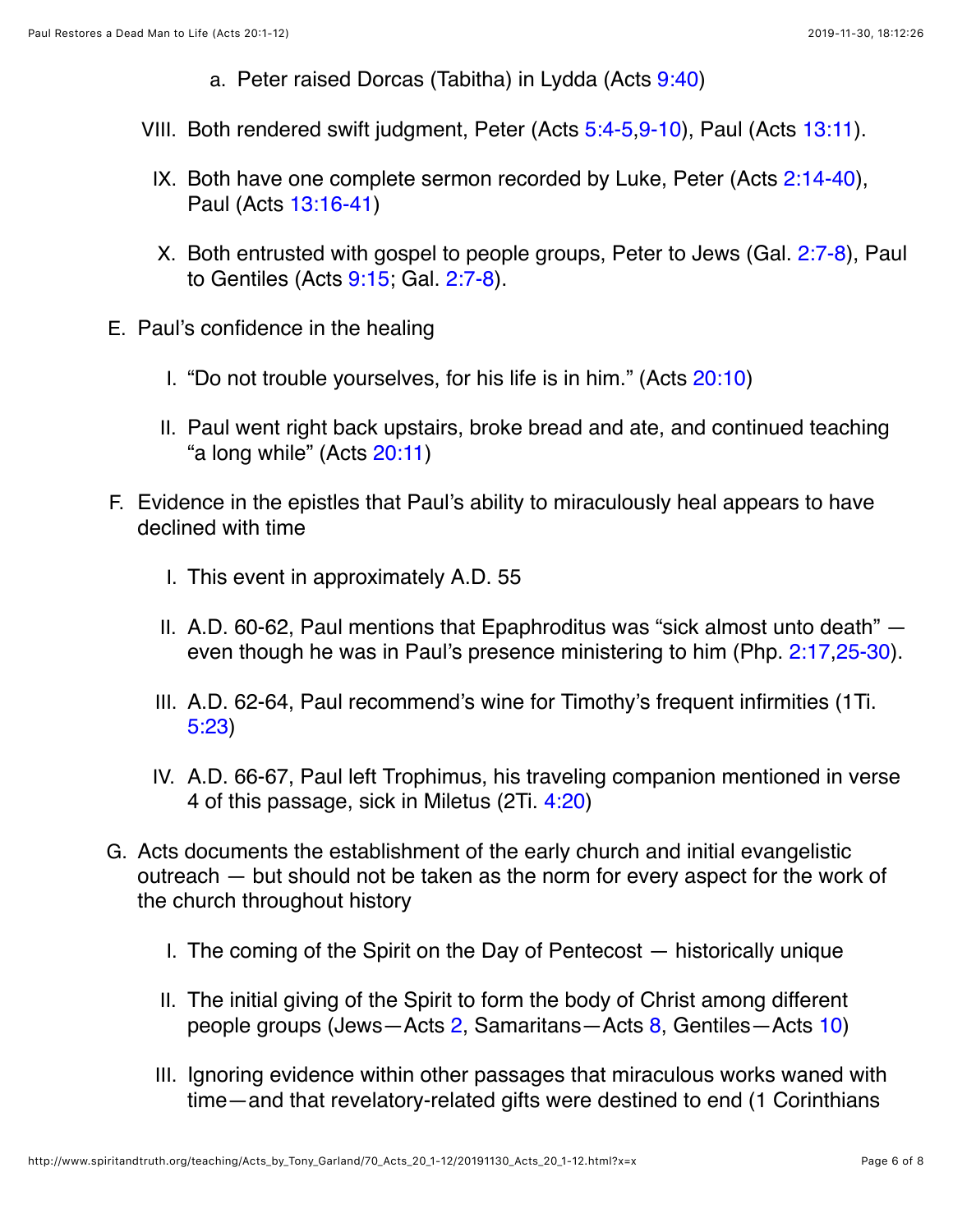[13\)](http://www.spiritandtruth.org/bibles/nasb/b46c013.htm#1Cor._C13V1)

- IV. "Acts 29" youth group a recipe for dashed expectations and failure to endure in faith to the end
- V. Zeal, but lacking in knowledge has no staying power



<span id="page-6-14"></span><span id="page-6-13"></span><span id="page-6-7"></span>SpiritAndTruth.org Scan Code<sup>c</sup>

#### Endnotes:

- <span id="page-6-0"></span>[1.](#page-1-0) [NKJV,](#page-6-6) Acts [20:1-12](http://www.spiritandtruth.org/bibles/nasb/b44c020.htm#Acts_C20V1)
- <span id="page-6-9"></span>[2.](#page-6-7) [Ref-0164,](#page-6-8) 14/1 (2003):130-133(133)
- <span id="page-6-1"></span>[3.](#page-2-0) "It is helpful to know that around A.D. 100, the day on which believers were to gather for the breaking of bread was Sunday, not the Sabbath as some would have us believe. . . [William C. Varner, Book review of "The Didache"]["2](#page-6-9)
- <span id="page-6-2"></span>[4.](#page-2-1) [Ref-1310,](#page-6-10) 85
- <span id="page-6-3"></span>[5.](#page-3-0) [Ref-0465,](#page-6-11) 4.602
- <span id="page-6-4"></span>[6.](#page-3-1) [Ref-0465,](#page-6-11) 602
- <span id="page-6-5"></span>[7.](#page-4-0) [Ref-0653,](#page-6-12) 385.

#### Sources:

- <span id="page-6-6"></span>**NKJV** Unless indicated otherwise, all Scripture references are from the *New King James Version*, copyright © 1982 by Thomas Nelson, Inc. Used by permission. All rights reserved.
- <span id="page-6-8"></span>**Ref-0164** Richard L. Mayhue, ed., *The Master's Seminary Journal* (Sun Valley, CA: Master's Seminary). [[www.mastersem.edu](http://www.mastersem.edu/)].
- <span id="page-6-11"></span>**Ref-**McGee, J. V. (1997, c1981). *Thru the Bible commentary* (electronic ed.). Nashville: Thomas Nelson.
- **0465**
- <span id="page-6-12"></span>**Ref-**F. F. Bruce, *The Book of the Acts* (Grand Rapids, MI: Eerdmans, 1988).

**0653**

<span id="page-6-10"></span>**Ref-1310** Arnold Dallimore, *George Whitefield (Volume 2)* (Carlisle, PA: Banner of Truth Trust, 1980). ISBN:[978-0-85151-300-3](http://www.spiritandtruth.org/id/isbn.htm?978-0-85151-300-3)[d](#page-7-3).

#### **Links Mentioned Above**